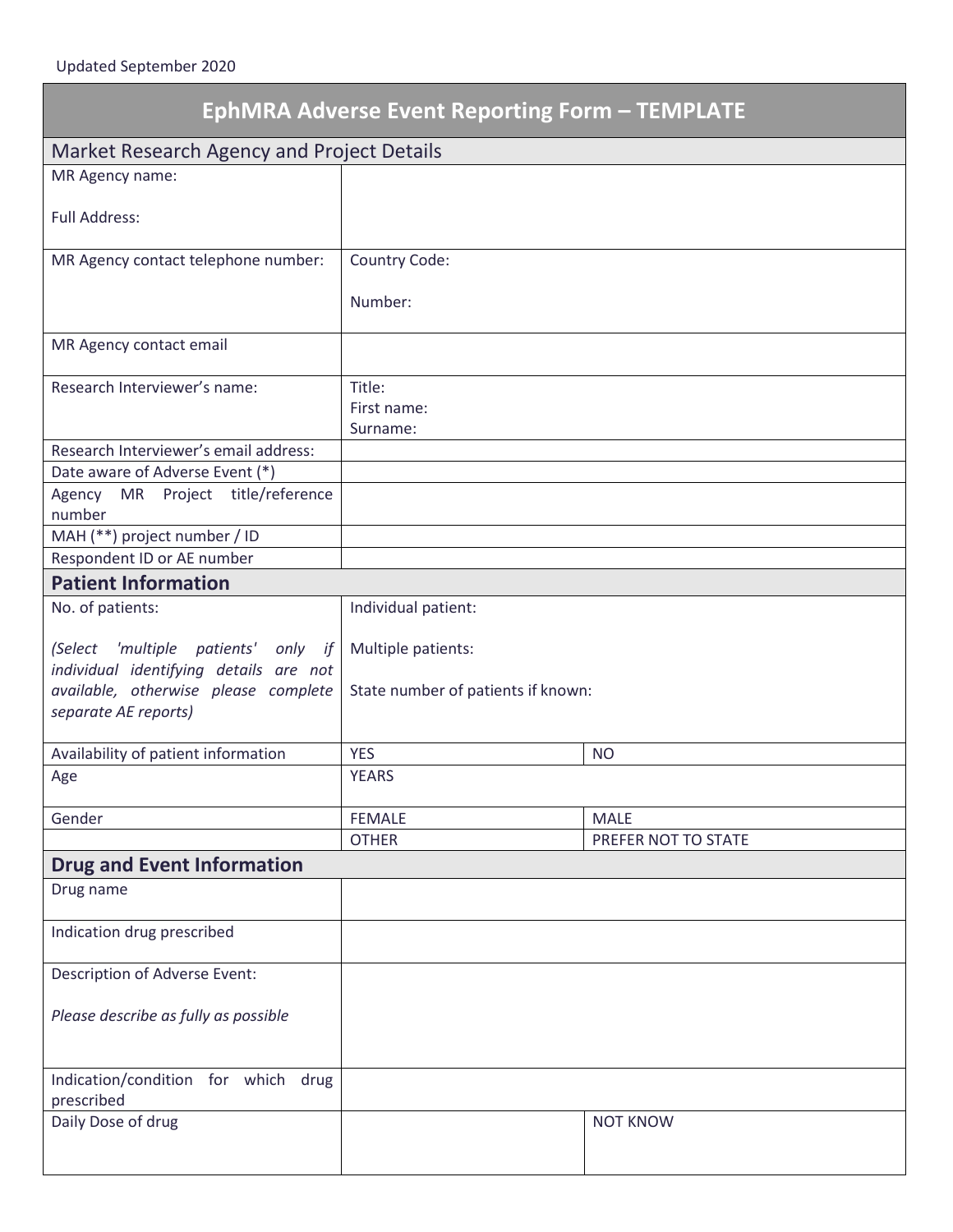| Lot/batch number for drug                                                                                         |                                   |               | <b>NOT KNOW</b>  |                   |
|-------------------------------------------------------------------------------------------------------------------|-----------------------------------|---------------|------------------|-------------------|
| Frequency of dose of drug                                                                                         |                                   |               | <b>NOT KNOW</b>  |                   |
| Route of administration/form of drug                                                                              |                                   |               | <b>NOT KNOW</b>  |                   |
| Reported to local regulator?                                                                                      | <b>YES</b>                        | <b>NO</b>     |                  | <b>DON'T KNOW</b> |
| Does reporter think event might have<br>been related to the drug?                                                 | <b>YES</b>                        | <sub>NO</sub> |                  | <b>DON'T KNOW</b> |
|                                                                                                                   |                                   |               |                  |                   |
| <b>MR Subject/Reporter details</b>                                                                                |                                   |               |                  |                   |
| MR subject / Reporter name                                                                                        | Title:<br>First name:<br>Surname: |               |                  |                   |
| Reporter type (E.g. doctor, patient /<br>consumer)                                                                |                                   |               |                  |                   |
| Does the MR subject / Reporter agree to<br>provide their contact details (e.g.<br>address; email/phone optional)? |                                   |               |                  |                   |
|                                                                                                                   | NOT AGREE TO PROVIDE              |               |                  |                   |
| Does the MR subject / Report agree to be<br>contacted for follow up                                               | YES, AGREE<br>SIGNATURE           |               | NO, DO NOT AGREE |                   |
| Is the MR subject / Reporter a patient /                                                                          | <b>YES</b>                        |               | <b>NO</b>        |                   |
| consumer?                                                                                                         |                                   |               |                  |                   |

\* AE/PC/SRS = Adverse Event, Product Complaint and Special Report Situations \*\* MAH = Marketing Authorisation Holder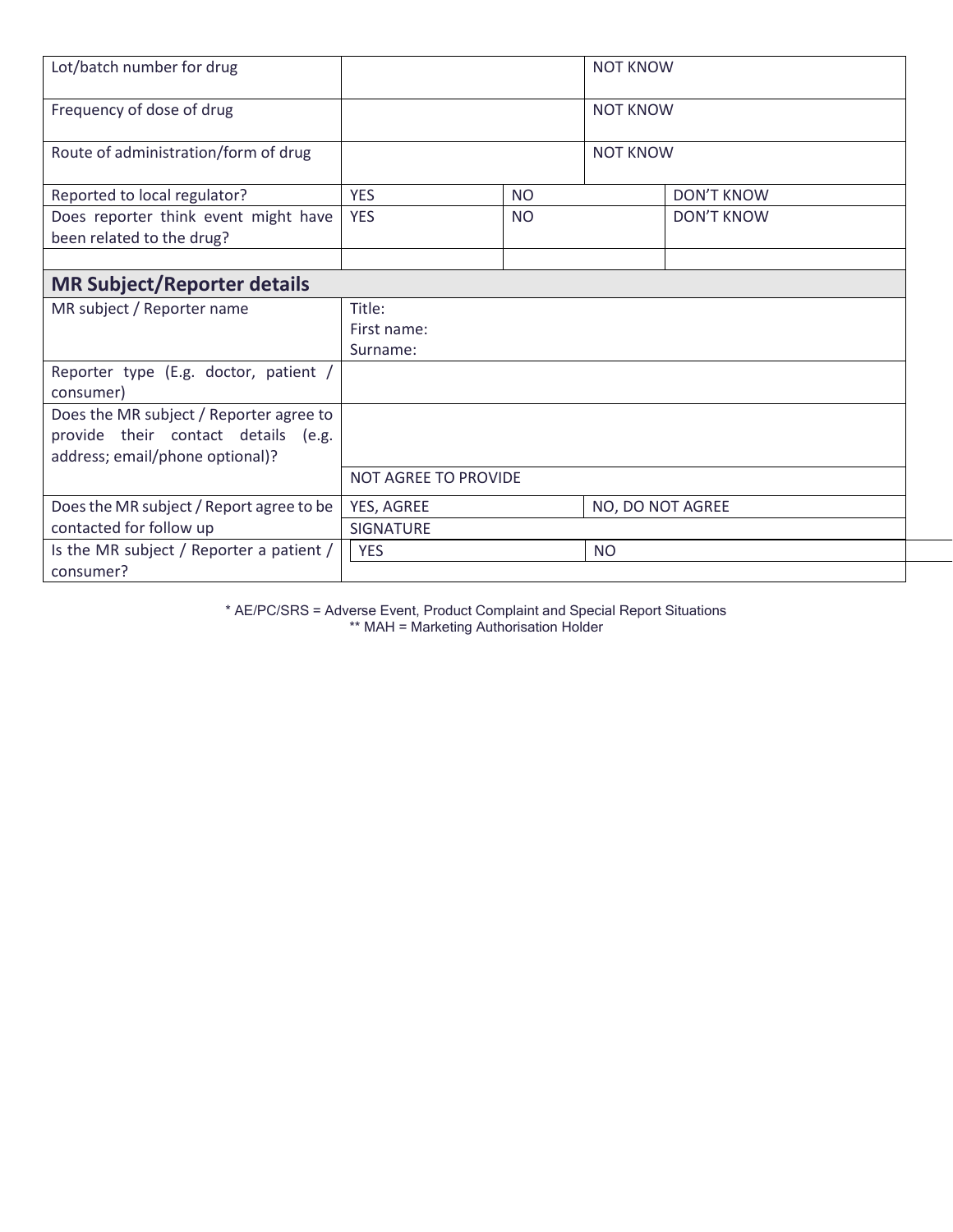# **Pro Forma 1 – Recruitment Agreement**

| <b>Receipt of Incentive</b>                                                                                                                                                                                                                                       |                     |  |
|-------------------------------------------------------------------------------------------------------------------------------------------------------------------------------------------------------------------------------------------------------------------|---------------------|--|
| <b>Project Details</b>                                                                                                                                                                                                                                            |                     |  |
| Project Title:                                                                                                                                                                                                                                                    | Project No:         |  |
| Agency:                                                                                                                                                                                                                                                           | Agency Contact:     |  |
| <b>Fieldwork</b>                                                                                                                                                                                                                                                  |                     |  |
| Date of receipt:                                                                                                                                                                                                                                                  | <b>Start Time:</b>  |  |
| Location: (If online or telephone, please state this)                                                                                                                                                                                                             | Duration:           |  |
| Incentive                                                                                                                                                                                                                                                         |                     |  |
| Incentive Type:<br>(e.g. cash)                                                                                                                                                                                                                                    | Incentive Amount:   |  |
| <b>Declaration</b>                                                                                                                                                                                                                                                |                     |  |
| I confirm that the information I have given during the course of this interview/group discussion represents my<br>views on the subject matter.<br>I confirm that I have received the incentive detailed above in appreciation for my contribution to the project. |                     |  |
| <b>Market Research Subject Signature</b>                                                                                                                                                                                                                          |                     |  |
| Signature:                                                                                                                                                                                                                                                        | Name (please print) |  |
| Market Research Subject Code Number                                                                                                                                                                                                                               |                     |  |
| Code Number                                                                                                                                                                                                                                                       |                     |  |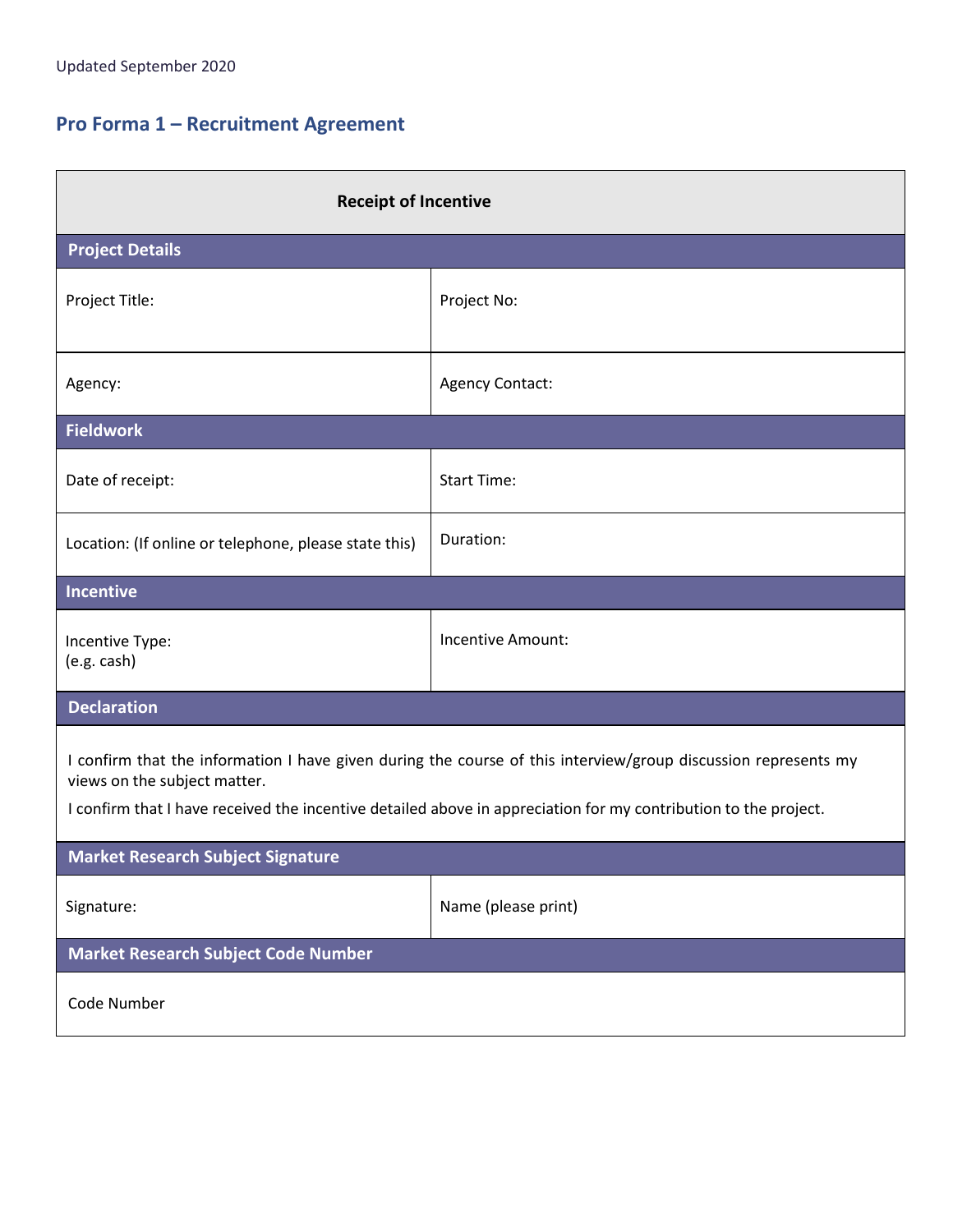| <b>Receipt of Incentive</b>                                                                                                                                                                                                                                       |                     |  |
|-------------------------------------------------------------------------------------------------------------------------------------------------------------------------------------------------------------------------------------------------------------------|---------------------|--|
| <b>Project Details</b>                                                                                                                                                                                                                                            |                     |  |
| Project Title:                                                                                                                                                                                                                                                    | Project No:         |  |
| Agency:                                                                                                                                                                                                                                                           | Agency Contact:     |  |
| <b>Fieldwork</b>                                                                                                                                                                                                                                                  |                     |  |
| Date of receipt:                                                                                                                                                                                                                                                  | <b>Start Time:</b>  |  |
| Location: (If online or telephone, please state<br>this)                                                                                                                                                                                                          | Duration:           |  |
| Incentive                                                                                                                                                                                                                                                         |                     |  |
| Incentive Type:<br>(e.g. cash)                                                                                                                                                                                                                                    | Incentive Amount:   |  |
| <b>Declaration</b>                                                                                                                                                                                                                                                |                     |  |
| I confirm that the information I have given during the course of this interview/group discussion represents my<br>views on the subject matter.<br>I confirm that I have received the incentive detailed above in appreciation for my contribution to the project. |                     |  |
| <b>Market Research Subject Signature</b>                                                                                                                                                                                                                          |                     |  |
| Signature:                                                                                                                                                                                                                                                        | Name (please print) |  |
| Market Research Subject Code Number                                                                                                                                                                                                                               |                     |  |
| Code Number                                                                                                                                                                                                                                                       |                     |  |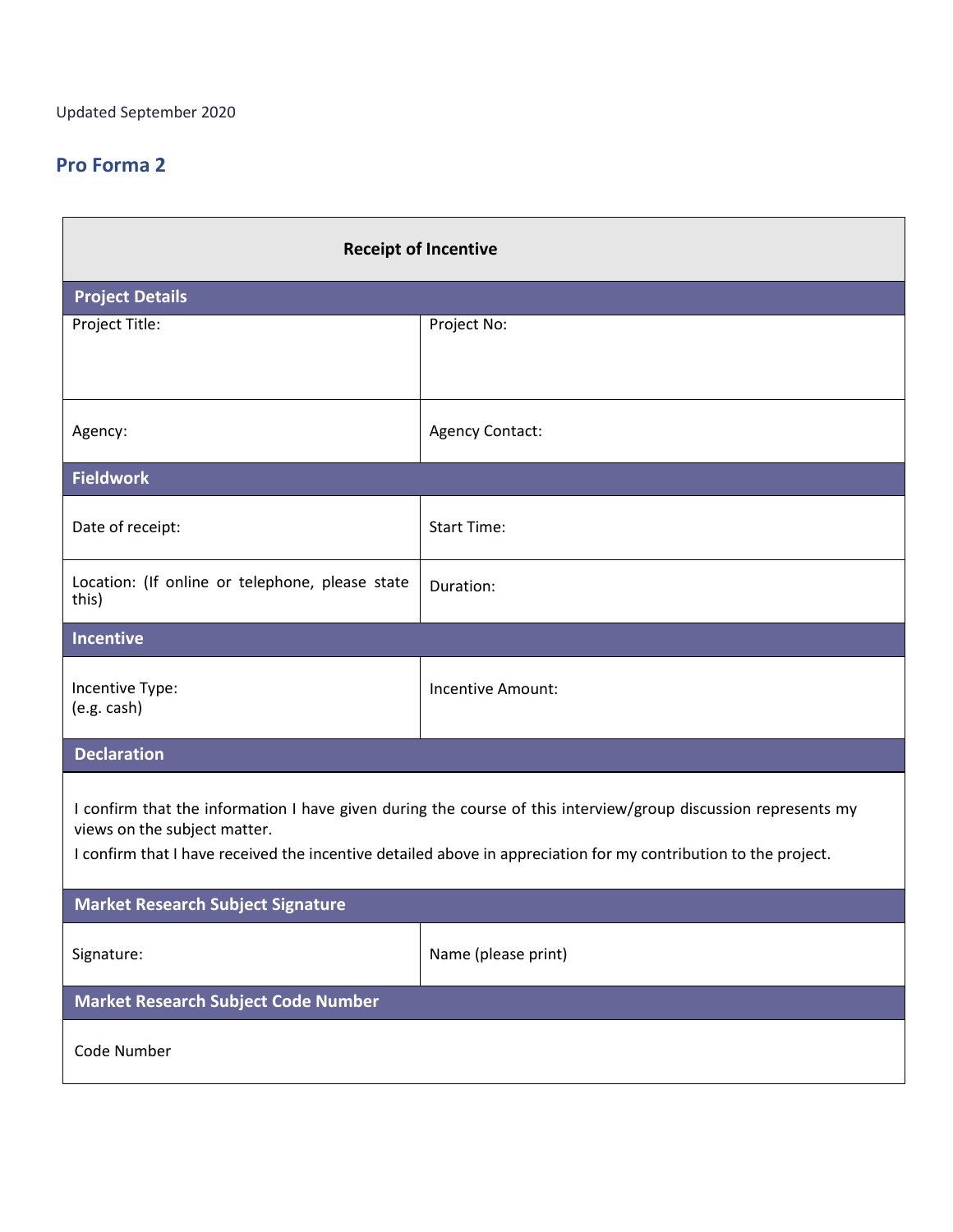| Market Research Subject Consent Allowing Client Access to Market Research Fieldwork                                                                                                                                                                                                        |                                                                                                                    |  |
|--------------------------------------------------------------------------------------------------------------------------------------------------------------------------------------------------------------------------------------------------------------------------------------------|--------------------------------------------------------------------------------------------------------------------|--|
| <b>Project Details</b>                                                                                                                                                                                                                                                                     |                                                                                                                    |  |
| Project Title:                                                                                                                                                                                                                                                                             | Project No:                                                                                                        |  |
| Agency:                                                                                                                                                                                                                                                                                    | Location of Fieldwork:                                                                                             |  |
| Date of Fieldwork:                                                                                                                                                                                                                                                                         | <b>Start Time of Fieldwork:</b>                                                                                    |  |
| <b>Declaration</b>                                                                                                                                                                                                                                                                         |                                                                                                                    |  |
| I understand that the company that commissioned this Market Research study                                                                                                                                                                                                                 |                                                                                                                    |  |
| (name of recipient organisation(s) may or may not be required will:<br><b>DELETE AS APPROPRIATE</b>                                                                                                                                                                                        |                                                                                                                    |  |
| - Watch through a one way mirror (watching organisations do not need to be named) but type of organisation(s) should<br>be specified                                                                                                                                                       |                                                                                                                    |  |
| - Listen to an audio recording at their offices (organisations listening in may or may not need to be named depending<br>on whether audio information is considered personal data or not)                                                                                                  |                                                                                                                    |  |
| the end of the interview if viewing is not live)                                                                                                                                                                                                                                           | - Watch a video recording at their offices (watching organisation(s) must be named but naming may be delayed until |  |
| I understand that the purpose(s) of the company having access is:                                                                                                                                                                                                                          |                                                                                                                    |  |
|                                                                                                                                                                                                                                                                                            | The people in the company who will listen to or view the recordings will be in the following functions/roles:      |  |
| I understand that all those listening, watching or viewing the recording MUST respect the confidentiality of all<br>information exchanged in Market Research interviews/groups and that no sales approaches will ever be made to me<br>as a consequence of the company having this access. |                                                                                                                    |  |
| I understand that I can withdraw my consent at any stage.                                                                                                                                                                                                                                  |                                                                                                                    |  |
| IF APPROPRIATE We would prefer not to reveal the name of the healthcare/pharmaceutical company until the end<br>of the interview, just in case knowing this affects any responses. Is this<br>acceptable to you or not?<br><b>YES</b><br><b>NO</b>                                         |                                                                                                                    |  |
| <b>Signatures</b>                                                                                                                                                                                                                                                                          |                                                                                                                    |  |
| I have read, understand and agree to the terms above.                                                                                                                                                                                                                                      |                                                                                                                    |  |
| Market Research Subject Signature:                                                                                                                                                                                                                                                         | Name (please print)                                                                                                |  |
| Agency Signature:                                                                                                                                                                                                                                                                          | Name (please print)                                                                                                |  |
| <b>Market Research Subject Code Number</b>                                                                                                                                                                                                                                                 |                                                                                                                    |  |
| Code Number                                                                                                                                                                                                                                                                                |                                                                                                                    |  |
|                                                                                                                                                                                                                                                                                            |                                                                                                                    |  |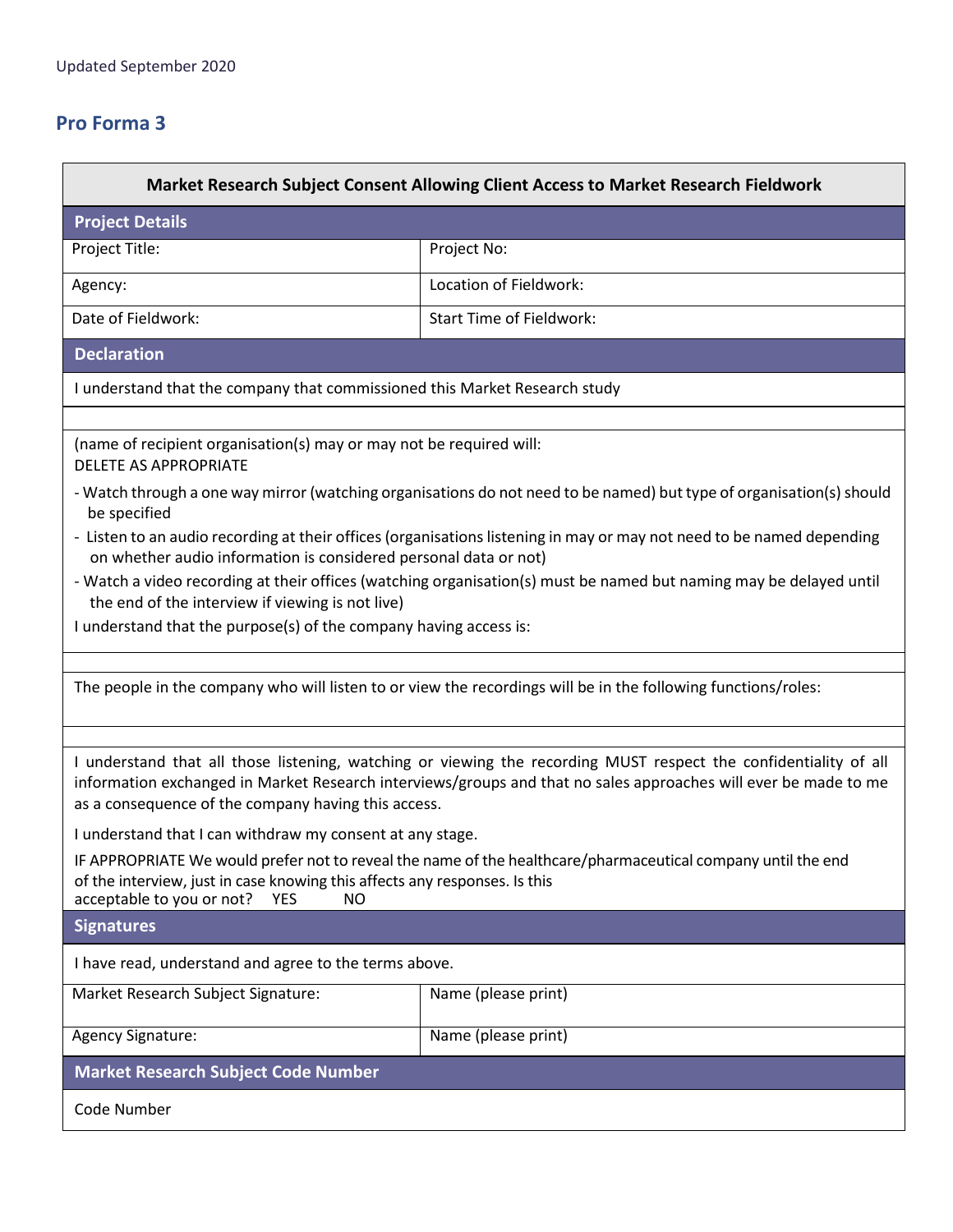| <b>Client Agreement to Safeguard Confidentiality</b><br>of Recordings of Market Research Fieldwork                                                                                                                                                                                      |                                                                                                                    |  |
|-----------------------------------------------------------------------------------------------------------------------------------------------------------------------------------------------------------------------------------------------------------------------------------------|--------------------------------------------------------------------------------------------------------------------|--|
| <b>Project Details</b>                                                                                                                                                                                                                                                                  |                                                                                                                    |  |
| Project Title:                                                                                                                                                                                                                                                                          | Project No:                                                                                                        |  |
| Agency:                                                                                                                                                                                                                                                                                 | Location(s) of Fieldwork:                                                                                          |  |
| Date(s) of Fieldwork:                                                                                                                                                                                                                                                                   | Start Time(s) of Fieldwork:                                                                                        |  |
| <b>Commissioning Client Company</b>                                                                                                                                                                                                                                                     |                                                                                                                    |  |
| <b>Declaration</b>                                                                                                                                                                                                                                                                      |                                                                                                                    |  |
| On behalf of <the client="" commissioning="" company=""> I can confirm that the recording(s) of Market Research fieldwork<br/>from the above study will only be used for the following purpose(s):</the>                                                                                |                                                                                                                    |  |
|                                                                                                                                                                                                                                                                                         | The only people in the company who will listen to or view the recordings will be in the following functions/roles: |  |
| And the recording(s) will be in the secure care of:                                                                                                                                                                                                                                     |                                                                                                                    |  |
| On behalf of the commissioning client I can confirm that:                                                                                                                                                                                                                               |                                                                                                                    |  |
| - Those listening to or viewing the recording will respect the confidentiality of all information exchanged in Market<br>Research interviews/groups                                                                                                                                     |                                                                                                                    |  |
| - No sales approaches will ever be made to MR subjects as a consequence of having this access<br>- No attempt will be made to reverse any anonymisation                                                                                                                                 |                                                                                                                    |  |
| - The recordings will be stored securely, kept separate and processed in accordance with applicable data protection/privacy<br>laws and Market Research professional codes                                                                                                              |                                                                                                                    |  |
| - The recordings will be destroyed or handed back to the agency as soon as is required.                                                                                                                                                                                                 |                                                                                                                    |  |
| - If video streaming has been used to allow remote viewing it is possible that the video transmission system used<br>delivered a copy of the recording to the receiving computer. If this is the case any copy of the video stream saved on<br>the observer's computer MUST be deleted. |                                                                                                                    |  |
| <b>Signatures</b>                                                                                                                                                                                                                                                                       |                                                                                                                    |  |
| I have read, understand and agree to the terms above                                                                                                                                                                                                                                    |                                                                                                                    |  |
| <b>Company Signature:</b>                                                                                                                                                                                                                                                               | Name (please print)                                                                                                |  |
| <b>Agency Signature:</b>                                                                                                                                                                                                                                                                | Name (please print)                                                                                                |  |
|                                                                                                                                                                                                                                                                                         |                                                                                                                    |  |